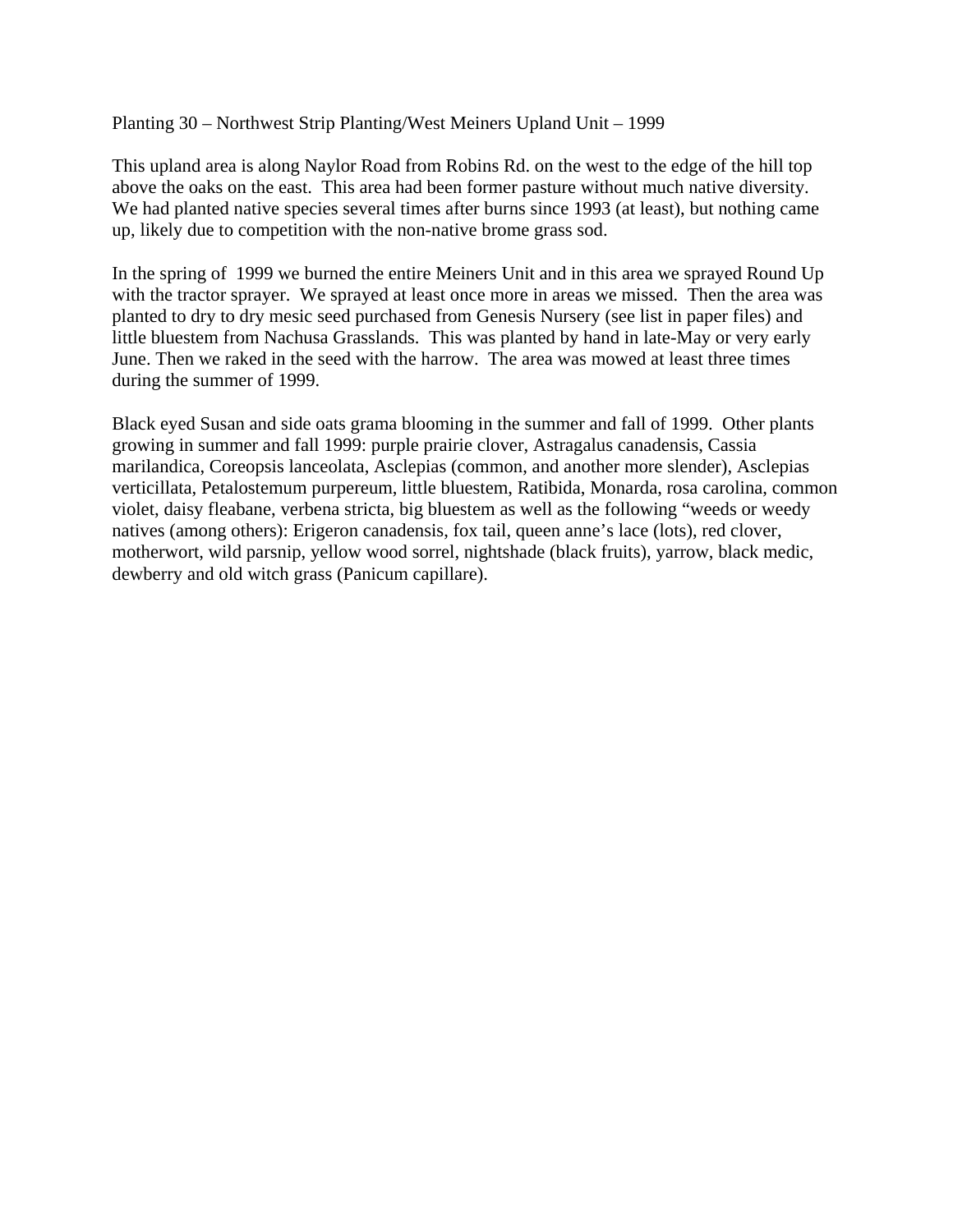Plants seen in 15 minute walk in planting 30, Meiners uplands along Naylor west of creek. July 9, 2013 B Kleiman B Buchholz

| <b>SCIENTIFIC NAME</b>                             | <b>COMMON NAME</b>            | <b>FAMILY</b> |
|----------------------------------------------------|-------------------------------|---------------|
| Achillea millefolium                               | Yarrow                        | Comp          |
| Anemone cylindrica                                 | Thimbleweed                   | Ranan         |
|                                                    |                               |               |
| Apocynum cannabinum                                | Dogbane (Indian Hemp)         | Аросу         |
| Artemisia ludoviciana                              |                               |               |
| gnaphalodes                                        | White Sage; Prairie Sage      | Comp          |
| Asclepias syriaca                                  | Common Milkweed               | Asclp         |
| Asclepias tuberosa interior                        | <b>Butterfly Weed</b>         | Asclp         |
|                                                    |                               |               |
| Aster ericoides (prostratus)                       | <b>Heath Aster</b>            | Comp          |
| Astragalus canadensis                              | Canadian Milk Vetch           | Legu          |
| Baptisia leucantha                                 | White Wild Indigo             | Legu          |
|                                                    | Smooth (Hungarian)            |               |
| <b>Bromus inermus</b>                              | <b>Brome</b>                  | Grami         |
|                                                    | Copper-shouldered oval        |               |
| Carex bicknellii                                   | Sedge                         | Cypera        |
|                                                    | Sand Bracted Sedge            |               |
| Carex muhlenbergii (enervis)                       | (Muhlenberg's)                | Cypera        |
| Cirsium discolor                                   | Pasture Thistle               | Comp          |
| Convulvulus arvensis                               | <b>Field Bindweed</b>         | Convo         |
| Cornus racemosa                                    | Gray DoWilhelm Good           | Corna         |
| Daucus carota                                      | Queen Anne's Lace             | Umbel         |
| Desmodium illinoense                               | III. Tick Trefoil             | Legu          |
|                                                    |                               |               |
| Echinacea pallida                                  | Pale Purple Coneflower        | Comp          |
| Elymus canadensis                                  | Prairie Wild Rye              | Grami         |
| Erigeron strigosus                                 | Daisy Fleabane                | Comp          |
| Helianthus grosseserratus                          | Sawtooth Sunflower            | Comp          |
|                                                    |                               |               |
| Helianthus rigidus (laetiflorus) Prairie Sunflower |                               | Comp          |
|                                                    |                               |               |
| Heliopsis helianthoides                            | False Sunflower; " Ox-eye "   | Comp          |
|                                                    |                               |               |
| Lespedeza capitata --                              | Round-headed Bush Clover Legu |               |
| Medicago lupulina                                  | <b>Black Medic</b>            | Legu          |
| Mirabilis nyctaginea                               |                               |               |
| (oxybaphus)                                        | Four O'Clock                  | Nycta         |
| Monarda fistulosa                                  | Wild Bergamot                 | Labia         |
| Phleum pratense                                    | Timothy                       | Grami         |
| Poa compressa                                      | Canada Blue Grass             | Grami         |
|                                                    | Narrow-leaved Mountain        |               |
| Pycnanthemum tenuifolium                           | Mint                          | Labia         |
| Ratibida pinnata                                   | Yellow Coneflower             | Comp          |